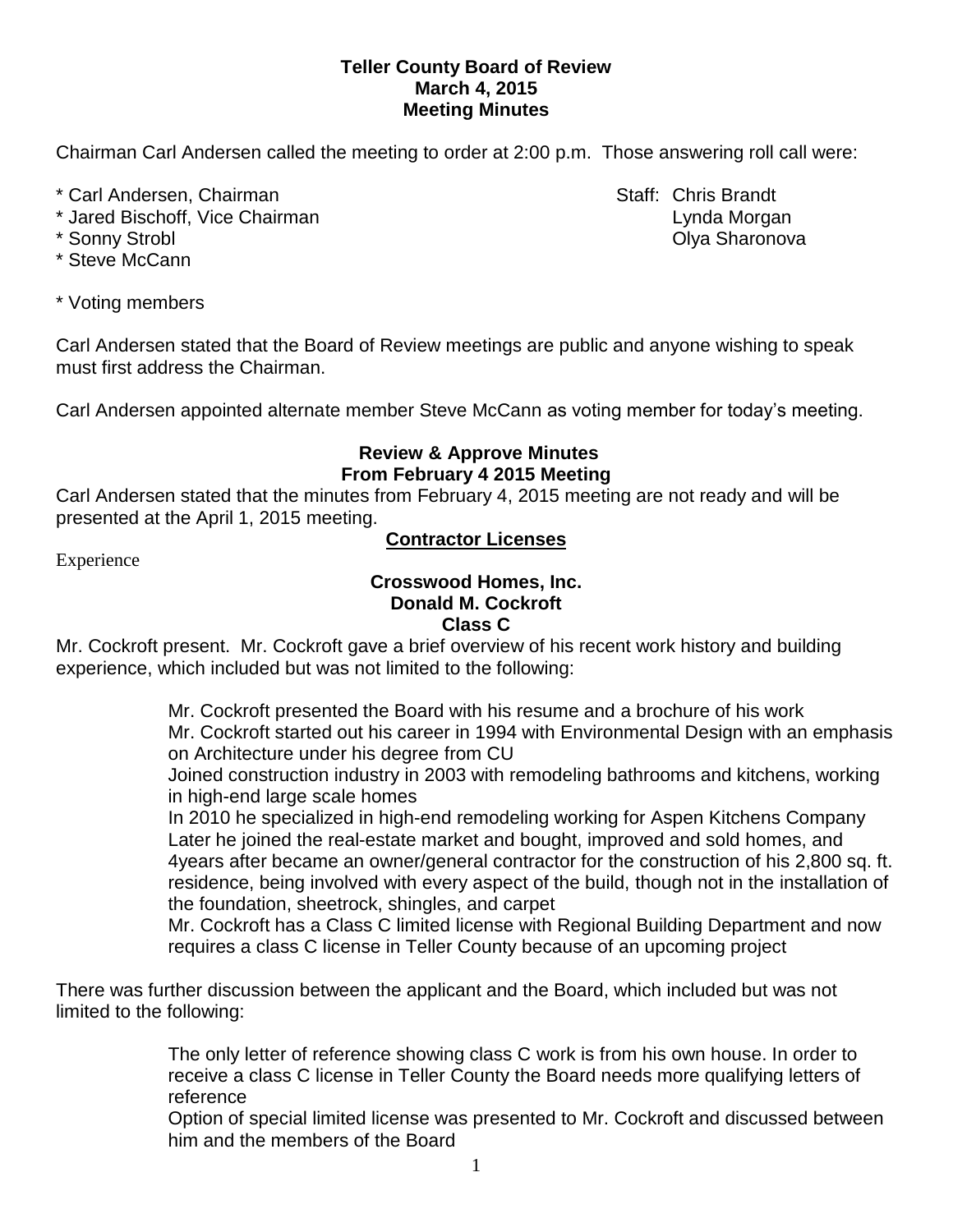Carl Andersen opened this matter up for public comment. No public comment. Close public comment.

There was further discussion between the Board members, which included but was not limited to the following:

> Mr. Cockroft can be issued class C-1 license with the ability to build one class C project in Teller County and then come back before the Board with more qualifying letters of reference

The letters can also come from any class C project outside of Teller County

Chris Brandt indicated everything was in order with the State.

Jared Bischoff moved to grant Crosswood Homes, Inc., with Donald M. Cockroft as the examinee, a class C-1 license and including a class C special limited license for one project, in order to allow him to provide the Board of Review with two qualifying class C letters of reference. Steve McCann seconded. Roll call vote and all said yes. The motion carries.

### **Direct Build, Inc. Lorraine Anderson Class C**

Ms. Anderson present. Ms. Anderson gave a brief overview of her recent work history and building experience, which included but was not limited to the following:

> Ms. Anderson joined the construction industry in 1993 working for a subcontractor Later become a general contractor managing the construction of residential homes, additions, and remodels She holds an El Paso county class C license, where she does most of her work Recently got licensed with Douglas County and now would like to have a license with Teller County

She takes clients all the way from the beginning stages of design to final stages of construction while educating them and staying within budget

Carl Andersen opened this matter up for public comment. No public comment. Close public comment.

Chris Brandt indicated everything was in order with the State.

Sonny Strobl moved to grant Direct Build, Inc., with Lorraine Anderson as the examinee, a class C license. Jared Bischoff seconded. Roll call vote and all said yes. The motion carries.

## **Board Discussion**

# **A. Consider and recommend to the Teller County Board of County Commissioners term renewal request of regular member Bert West.**

Carl Andersen opened this matter up for public comment. No public comment. Close public comment.